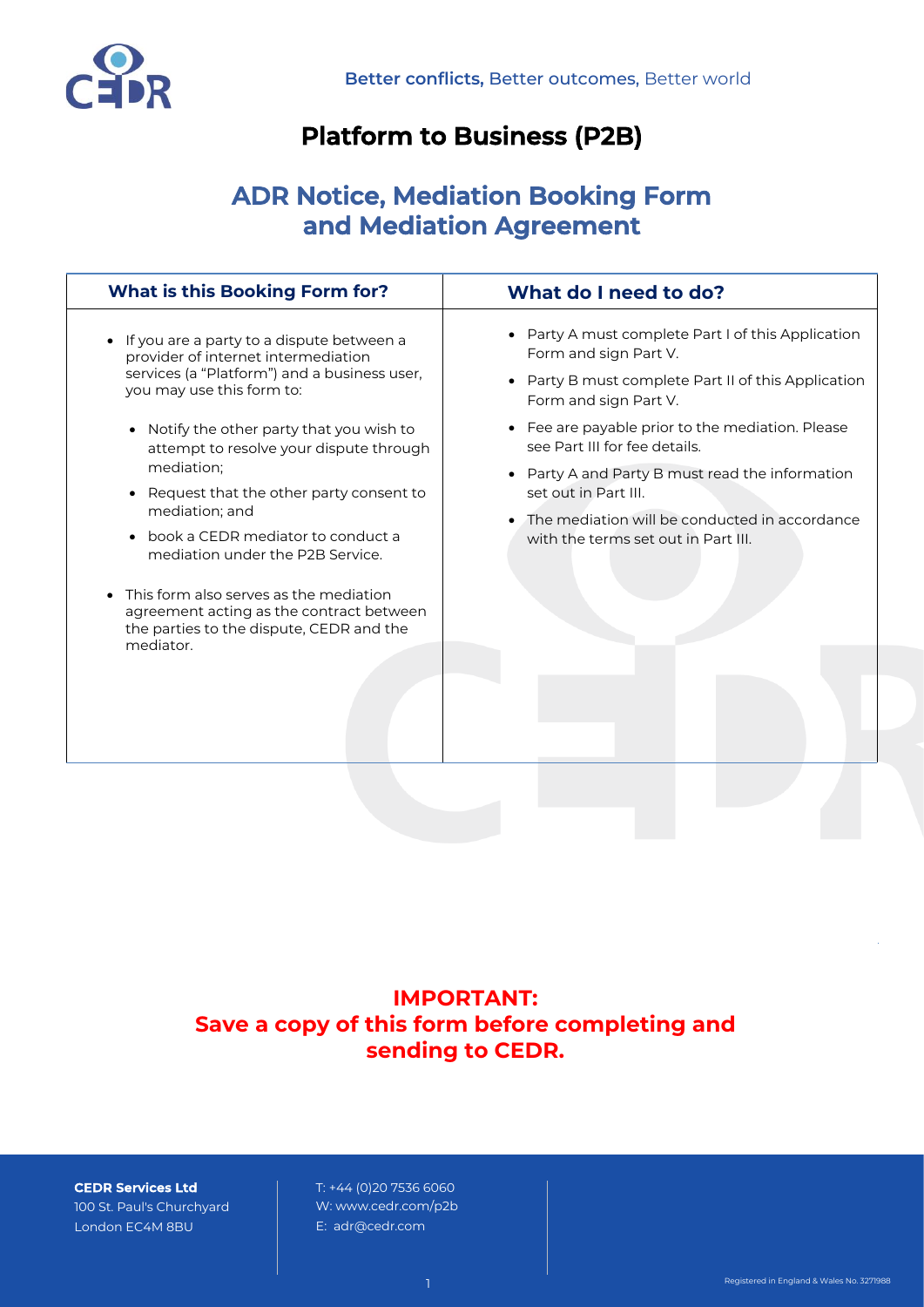

# **Part I – To be Completed by Party A**

### **1. Date of Submission**

Insert Today's date:

## **2. The Parties to this mediation**

| Party A |  |
|---------|--|
| and     |  |
| Party B |  |
| and     |  |

CEDR of 70 Fleet Street, London EC4Y 1EU

and

The Mediator provided by CEDR

## **3. Party A Information**

| I am a Platform | I am a Business User |  |
|-----------------|----------------------|--|
| Full name:      |                      |  |
| Organisation:   |                      |  |
| Street Address: |                      |  |
| Town:           |                      |  |

County:

Postcode:

Tel:

E-mail address

**CEDR Services Ltd** 100 St. Paul's Churchyard London EC4M 8BU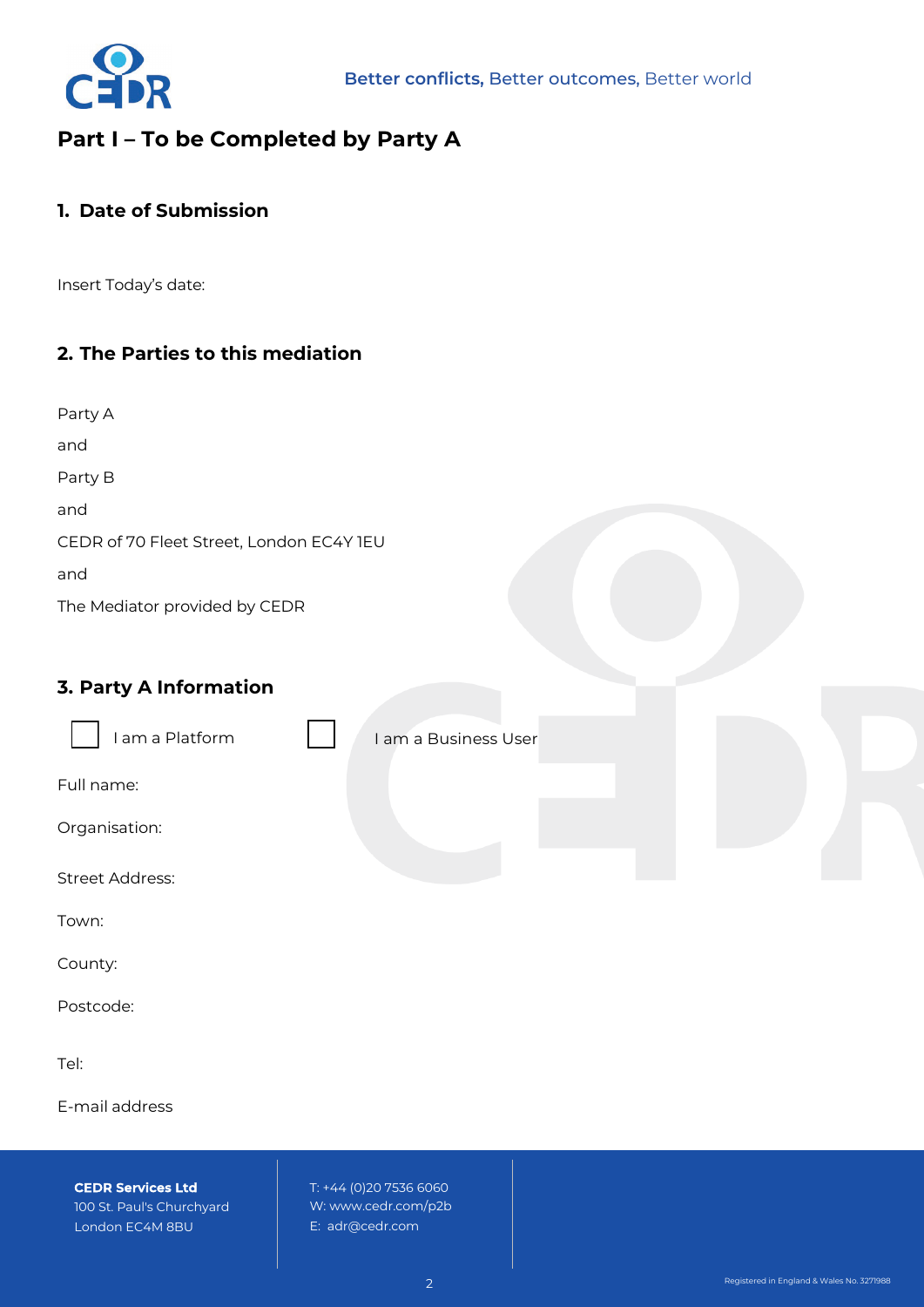

## **4. Party A / Legal Representation (if applicable)**

Full name:

Firm name:

E-mail address:

Tel:

## **5. Language**

The Mediation shall be conducted in either English or the language of the terms and conditions which govern the contractual relationship between the Parties. Please select the requested language. If the language is not listed, please go to Other and manually insert the requested language.

| <b>Bulgarian</b> |  |  |
|------------------|--|--|
| Croatian         |  |  |
| Czech            |  |  |
| Danish           |  |  |
| Dutch            |  |  |
| English          |  |  |
| Estonian         |  |  |
| Finnish          |  |  |
| Flemish          |  |  |
| French           |  |  |
| German           |  |  |
| Greek            |  |  |
| Hungarian        |  |  |
| Italian          |  |  |
| Lithuanian       |  |  |
| Polish           |  |  |
| Portuguese       |  |  |
| Romanian         |  |  |
| Slovakian        |  |  |
| Slovenian        |  |  |
| Spanish          |  |  |
| Swedish          |  |  |

Other (please specify)

**CEDR Services Ltd**

100 St. Paul's Churchyard London EC4M 8BU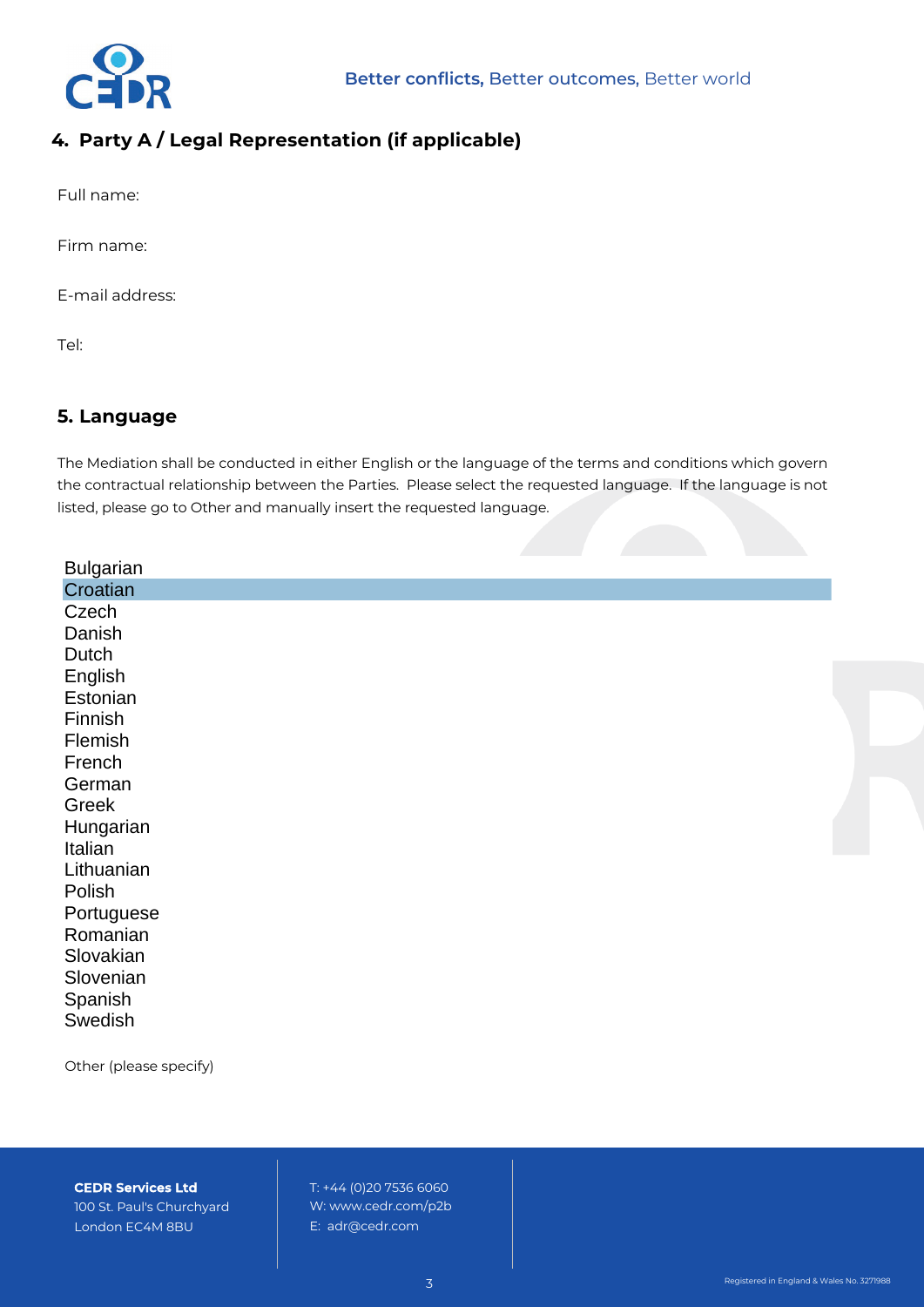

### **6. Service selection**

Please select the requested mediation service in accordance with the value of the dispute. Details of the price of each service are set out in the Fees section in Part III below.

Claim values should be calculated by the higher of either the potential claim or counterclaim but not both combined. In the event that it subsequently becomes clear that the dispute value was incorrectly stated on this form then CEDR reserves the right to move the mediation into the appropriate service for the value of the dispute and to charge the Parties the associated fee.

| <b>Dispute Value</b><br>(in EUR or GBP) | Fee Per Party GBP<br>(excluding VAT) | <b>Fee Per Party EUR</b><br>(excluding Tax) | <b>Selection</b> |
|-----------------------------------------|--------------------------------------|---------------------------------------------|------------------|
| Up to 10,000                            | £250                                 | €282                                        |                  |
| 10,001-25,000                           | £375                                 | €423                                        |                  |
| 25,001-75,000                           | £600                                 | €677                                        |                  |
| 75,001 - 125,000                        | £1,200                               | €1,354                                      |                  |
| 125,001-250,000                         | £1,500                               | €1,692                                      |                  |
| 250,001-500,000                         | £2,500                               | €2,821                                      |                  |
| In excess of 500,000                    | <b>POA</b>                           |                                             |                  |

#### **7. Proposed mediation dates**

Please specify the specific date the parties have agreed to mediate. If you have not agreed to a specific date, please specify dates you are available to mediate over the next eight weeks.

### **8. Issues in dispute**

Please provide (in brief) a summary of the dispute including any financial claim. Further information will be required after the mediation is confirmed.

**CEDR Services Ltd** 100 St. Paul's Churchyard London EC4M 8BU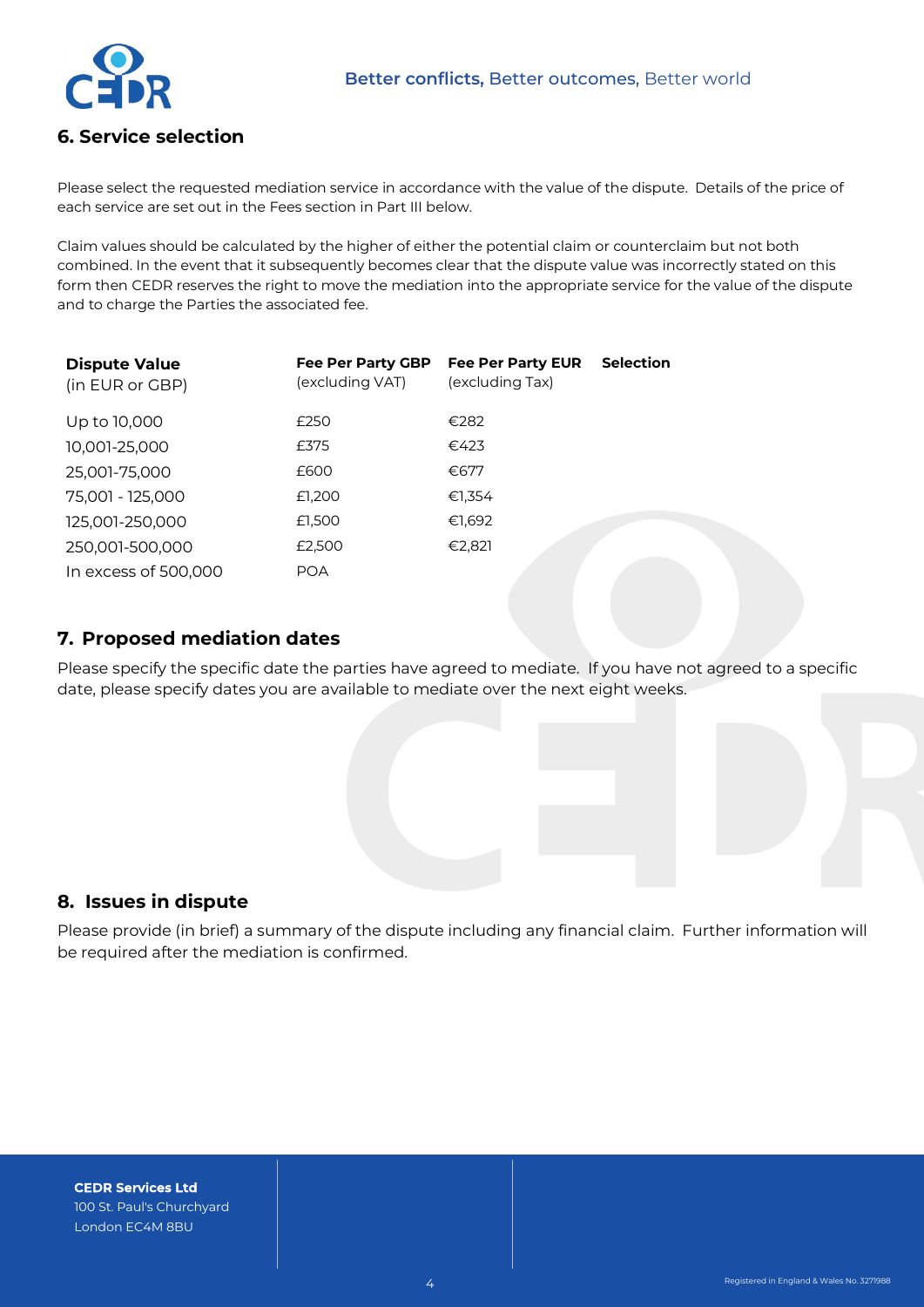

## **9. Party A - Agreement to proceed**

The Mediation Terms and Conditions are set out in Part III.

You should read the Mediation Terms and Conditions carefully before sending this form to Party B, copying CEDR and paying the booking fee. If you do not understand any point please ask for further information by **emailing CEDR at [adr@cedr.com](mailto:adr@cedr.com) or calling CEDR on +44 (0)20 7536 6060.**

By submitting this form to CEDR and paying the booking fee: (a) you agree that you have the authority to represent Party A; (b) you agree, on behalf of Party A, to mediation of the dispute; and (c) you agree, on behalf of Party A, to the Mediation Terms and Conditions, as set out in Part III.

**Now sign Part V and send this document to Party B (who will have full sight of Part I) with copy [sent to adr@ced](mailto:adr@cedr.com)r.com quoting reference P2B.**

**Payment is due when Party B submits a fully completed form. You must arrange for payment of the mediation fee to CEDR within 48 hours of Party B submitting the fully completed form. The payment details are set out in Part IV of this agreement.** 

(Part II continued on next page, page 6)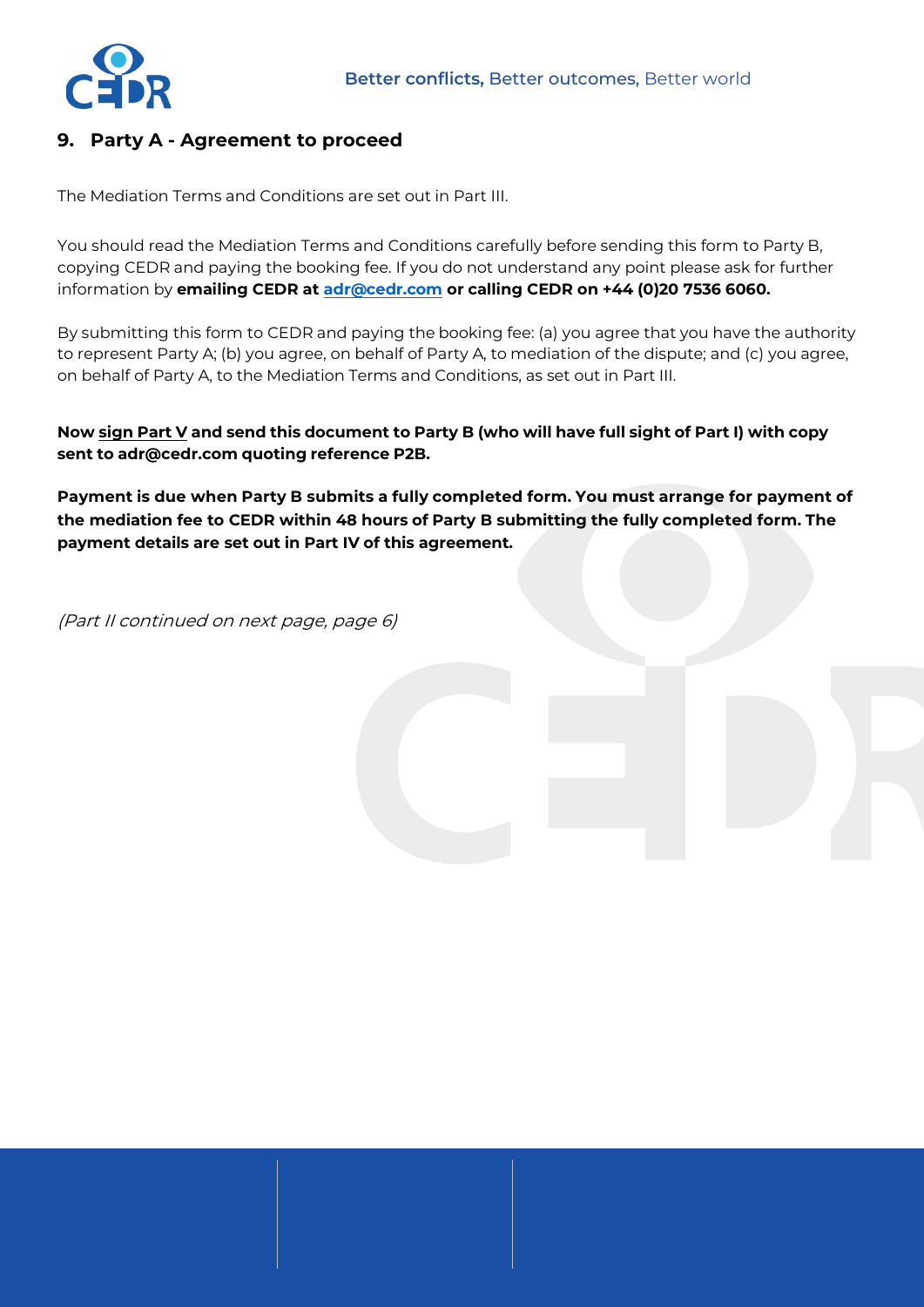

# **PART II – To be Completed by Party B**

## **10. Date of Completion**

Insert Today's date:

| 11. Party B Information                           |                      |
|---------------------------------------------------|----------------------|
| I am a Platform                                   | I am a Business User |
| Full name:                                        |                      |
| Organisation:                                     |                      |
| <b>Street Address:</b>                            |                      |
| Town:                                             |                      |
| County:                                           |                      |
| Postcode:                                         |                      |
| Tel:                                              |                      |
| E-mail address                                    |                      |
|                                                   |                      |
| 12 Party B / Legal Pepresentation (if applicable) |                      |

## **12. Party B / Legal Representation (if applicable)**

Full name:

Firm name:

E-mail address:

Tel: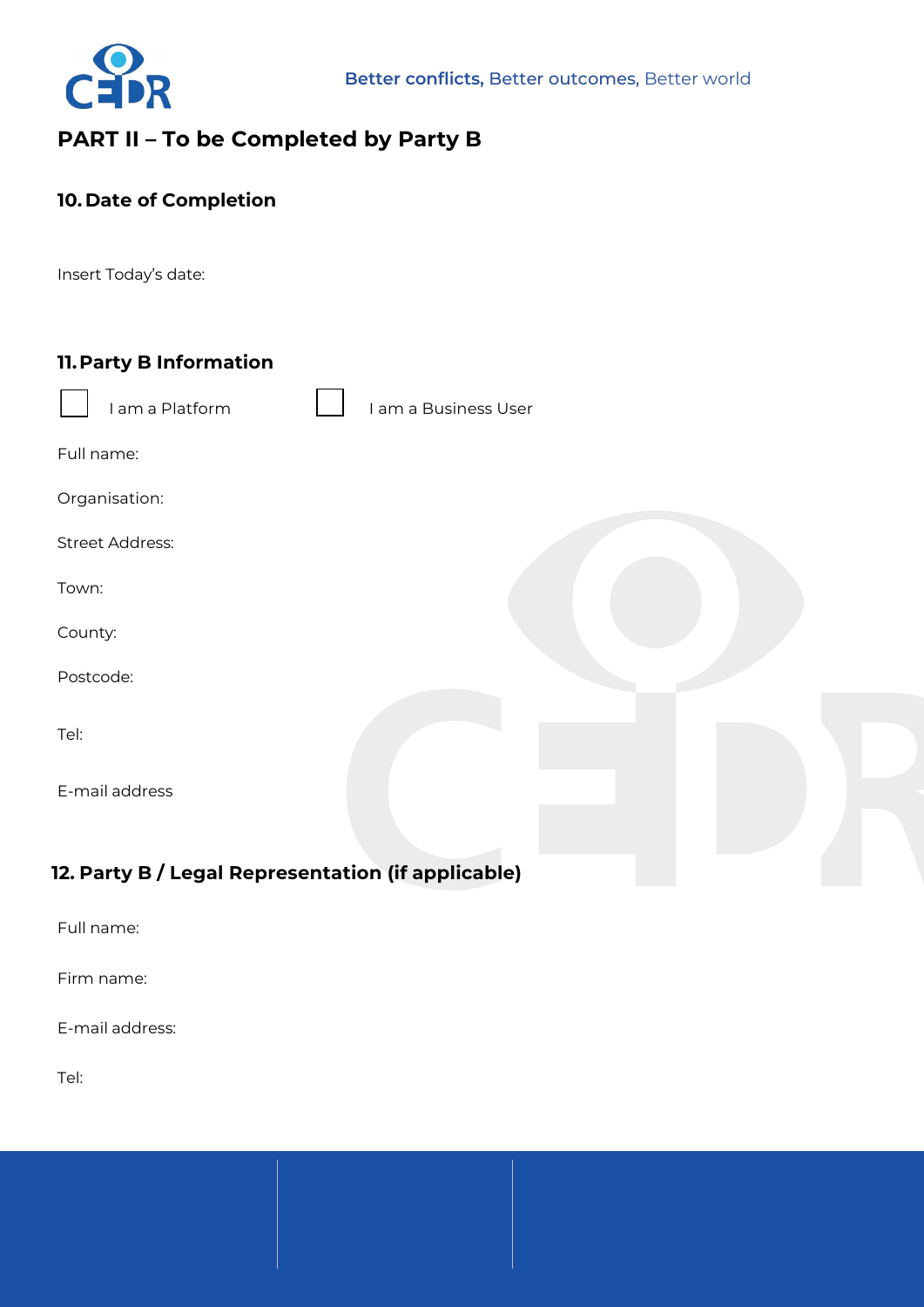

### **13. Proposed mediation dates**

Please specify the specific date the parties have agreed to mediate. If you have not agreed to a specific date, please specify dates you are available to mediate over the next eight weeks.

## **14. Issues in dispute**

Please provide (in brief) a summary of the dispute including any financial claim. Further information will be required after the mediation is confirmed.

## **15. Party B - Agreement to proceed**

The Mediation Terms and Conditions are set out in Part III.

You should read the Mediation Terms and Conditions carefully before sending this form to CEDR and paying the booking fee. If you do not understand any point please ask for further information by **emailing CEDR at [adr@cedr.com](mailto:adr@cedr.com) or calling CEDR on +44 (0)20 7536 6060.**

By submitting this form to CEDR and paying the booking fee: (a) you agree that you have the authority to represent Party B; (b) you agree, on behalf of Party B, to mediation of the dispute; and (c) you agree, on behalf of Party B, to the Mediation Terms and Conditions, as set out in Part III.

**Now sign Part V and send to CEDR at [adr@cedr.com](mailto:adr@cedr.com?subject=P2Bapplication) quoting reference P2B with copy sent to Party B (who will have full sight of Part II).**

**Payment is due upon your submission of a fully completed form. You must arrange for payment of the mediation fee to CEDR within 48 hours of submitting the fully completed form. The payment details are set out in Part IV of this agreement.**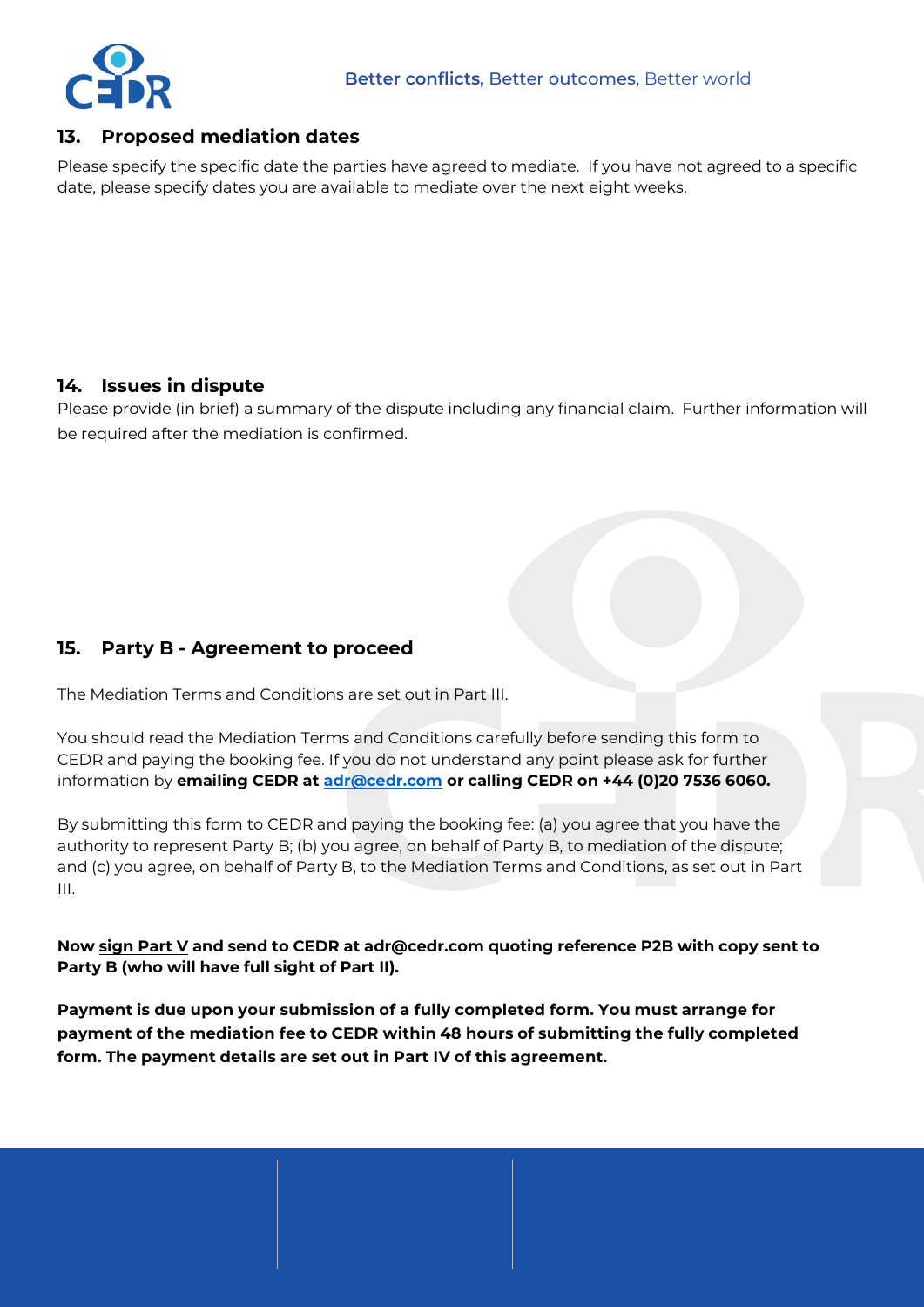

**Part III** 

## **Mediation Terms and Conditions**

IT IS AGREED THAT:

#### **Mediation Agreement**

1. The contract for the mediation will come into existence between Party A, Party B, the Mediator(s) and CEDR on the date that CEDR sends out a confirmation email to the Parties, confirming the Mediation is booked with a Mediator(s) on a date agreed by the parties, which shall be after CEDR has received the full mediation fee from Party A and Party B and each party has confirmed to CEDR its agreement to the Mediation and these Mediation Terms and Conditions by signing Part V below.

#### **The Mediation**

- 2. Party A and Party B agree to attempt in good faith to settle their dispute at the Mediation. The Mediator agrees to conduct and Party A and/or Party B agree to participate in the Mediation in accordance with this agreement to mediate in a manner consistent with the current version of the CEDR Model Mediation Procedure and the CEDR Code of Conduct for Third Party Neutrals.
- 3. The Mediation will be conducted virtually using Zoom as the communications service provider, unless the Parties agree otherwise. The use of Zoom or any other communication service provider such as, but not limited to, Microsoft Teams, Bluejeans, Google Meet, Skype for Business or Webex will be governed by that communication service providers terms and conditions. It is the responsibility of the Party A and Party B each, to review those terms and conditions in advance of the mediation. CEDR makes no representations in relation to the communication service provider's terms of service.
- 4. For the purposes of the Mediation, the Mediator shall act as the "Host" for the purposes of Zoom or any other communications service provider. In fulfilling this role, the Mediator will retain control of the communications service provider during the Mediations.
- 5. The Mediation will begin from the moment that the Mediator first communicates with either of the Parties and will continue until the date agreed by the Mediator and the Parties.

### **Fees**

The Parties agree to pay the fees as set out below based on the value of their dispute and to 6. share all fees and expenses unless otherwise expressly agreed between them. The fees are set out in GBP and EUR and the conversion rate used is as published by Bloomberg on the first day of each quarter. The currency payable will be based on where the party is located.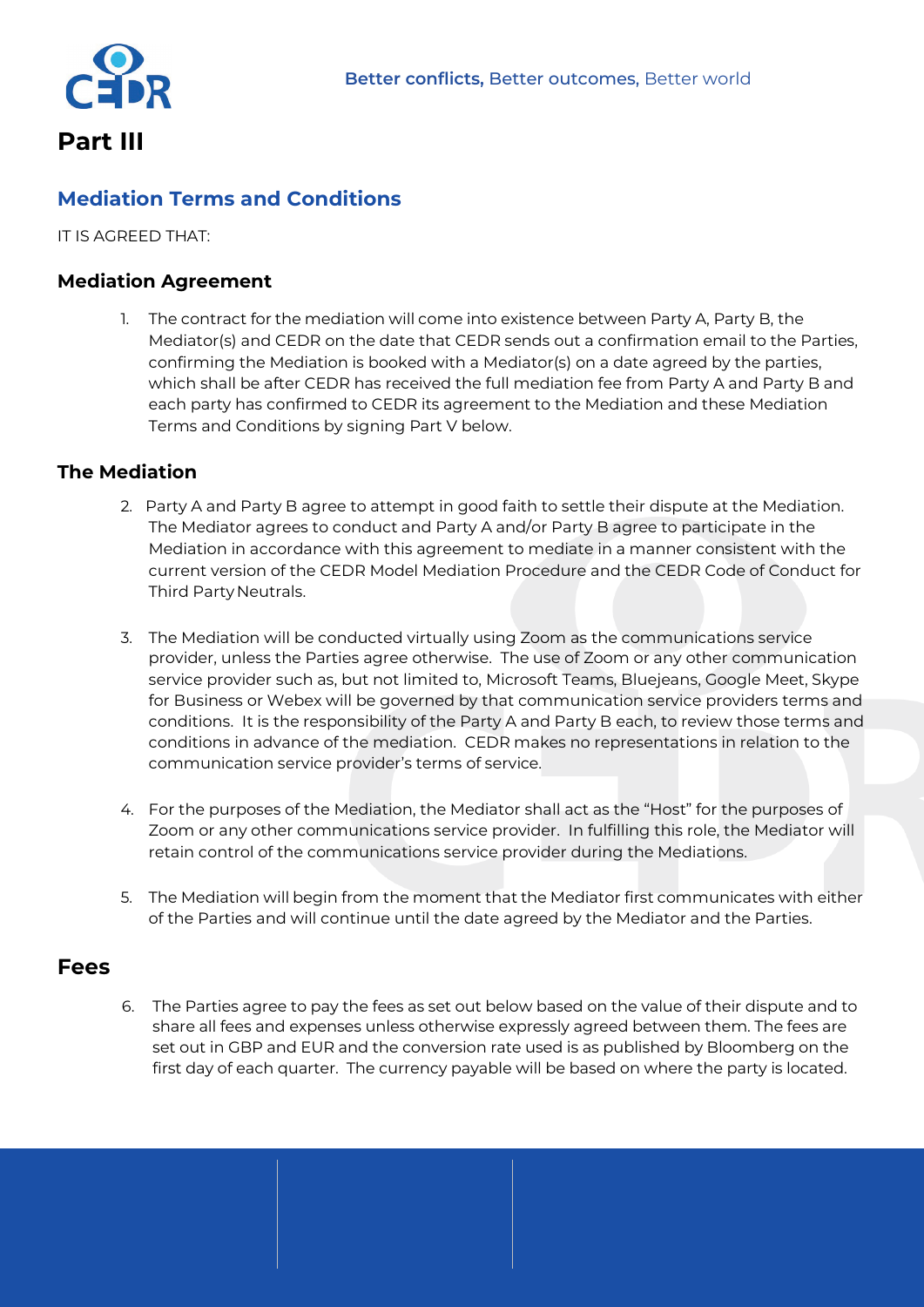

#### **Fee Table in GBP**

| <b>Dispute</b><br><b>Value</b><br>(in GBP) | <b>Mediation</b><br><b>Service</b> | <b>Preparation</b>        | <b>Total Costs</b><br>(excluding<br><b>VAT and</b><br>expenses<br>GBP) | <b>Cost Per</b><br><b>Party</b><br>(excluding<br><b>VAT and</b><br>expenses<br>GBP) | <b>Cost Per Party</b><br>and expenses<br>EUR) | <b>Cost for an</b><br><b>(excluding VAT Additional Hour per</b><br>party |
|--------------------------------------------|------------------------------------|---------------------------|------------------------------------------------------------------------|-------------------------------------------------------------------------------------|-----------------------------------------------|--------------------------------------------------------------------------|
| Up to<br>10,000                            | 2-hour<br>video<br>conference      | 1 hour                    | £500                                                                   | £250                                                                                | €282                                          | £125                                                                     |
| £10,001 to<br>£25,000                      | 3-hour<br>video<br>conference      | 2 hours                   | £750                                                                   | £375                                                                                | €423                                          | £150                                                                     |
| £25,001 to<br>£75,000                      | 4-hour<br>video<br>conference      | 2 hours                   | £1200                                                                  | £600                                                                                | €677                                          | £200                                                                     |
| £75,001 to<br>£125,000                     | 6-hour<br>video<br>conference      | 4 hours                   | £2,400                                                                 | £1,200                                                                              | €1,354                                        | £240                                                                     |
| £125,001 to<br>£250,000                    | 8 hour-<br>video<br>conference     | 4 hours<br>preparation    | £3,000                                                                 | £1,500                                                                              | €1,692                                        | £250                                                                     |
| £250,000<br>to<br>£500,000                 | 8 hour<br>video<br>conference      | 6 hours of<br>preparation | £5,000                                                                 | £2,500                                                                              | €2,821                                        | £275                                                                     |
| £500,000+                                  | <b>POA</b>                         |                           |                                                                        |                                                                                     |                                               |                                                                          |

Fee Table continued on to the next page, page 10.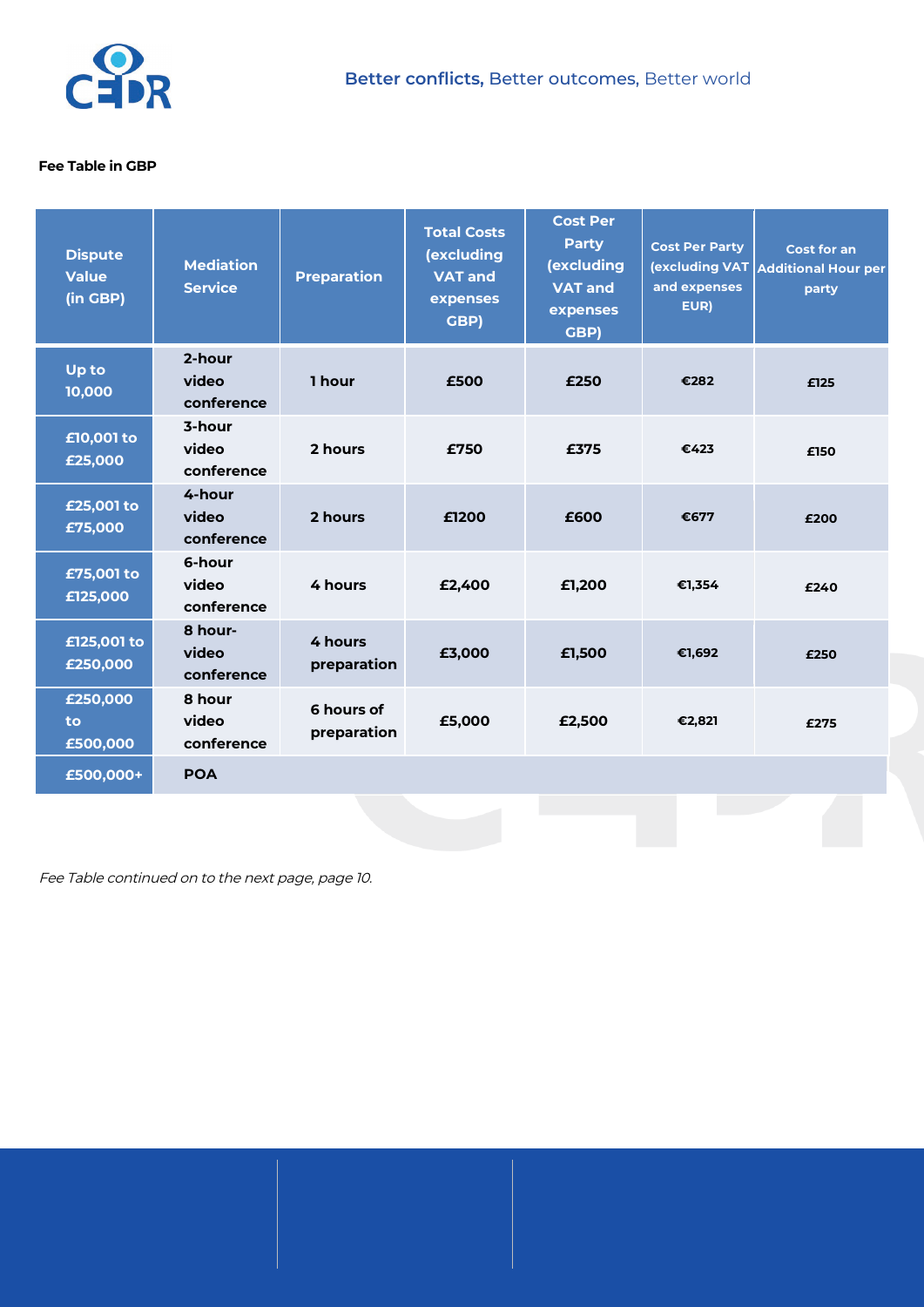

#### **Fee Table in EUR**

| <b>Dispute Value</b><br>(in GBP) | <b>Mediation</b><br><b>Service</b> | Preparation               | <b>Total Costs</b><br>(excluding<br><b>VAT and</b><br>expenses) | <b>Cost Per Party</b><br>(excluding VAT<br>and expenses | Cost for an<br><b>Additional</b><br>Hour per party |
|----------------------------------|------------------------------------|---------------------------|-----------------------------------------------------------------|---------------------------------------------------------|----------------------------------------------------|
| Up to €10,000                    | 2-hour video<br>conference         | 1 hour                    | €564                                                            | €282                                                    | €141                                               |
| €10,001 to €25,000               | 3-hour video<br>conference         | 2 hours                   | €846                                                            | €423                                                    | €169                                               |
| €25,001 to €75,000               | 4-hour video<br>conference         | 2 hours                   | €1,354                                                          | €677                                                    | €226                                               |
| €75,001 to €125,000              | 6-hour video<br>conference         | 4 hours                   | €2,708                                                          | €1,354                                                  | €271                                               |
| €125,001 to €250,000             | 8-hour-video<br>conference         | 4 hours<br>preparation    | €3,384                                                          | €1,692                                                  | €282                                               |
| €250,000 to €500,000             | 8-hour video<br>conference         | 6 hours of<br>preparation | €5,642                                                          | €2,821                                                  | €310                                               |
| €500,000+                        | <b>POA</b>                         |                           |                                                                 |                                                         |                                                    |

- 7. Fees are payable within 48 hours of the receipt of this Form from Party B and in advance of the mediation.
- 8. The Mediator's diary will be held during this 48-hour period. In the event that CEDR does not receive payment then the Mediator's diary may be released and will be available to take other bookings.
- 9. The Mediation will begin from the moment that the Mediator first communicates with either of the Parties and will continue until the date agreed by the Mediator and the Parties.
- 10. Should the mediation go beyond the time provided for under the selected service, parties agree to pay hourly rates set out above per party for any additional hours used.
- 11. Should the parties require the mediator to consider voluminous material or engage in substantial pre-mediation contact, which in the reasonable view of CEDR and or mediator is above the level of preparation time specified above, additional fees may apply. In these circumstances CEDR will seek to agree a suitable fee in negotiation with the parties but if such fee cannot be agreed CEDR may decline to provide the service.
- 12. All fees quoted are exclusive of VAT or any applicable taxes which will apply at the prevailing rate.
- 13. Once paid the mediation fee is non-refundable.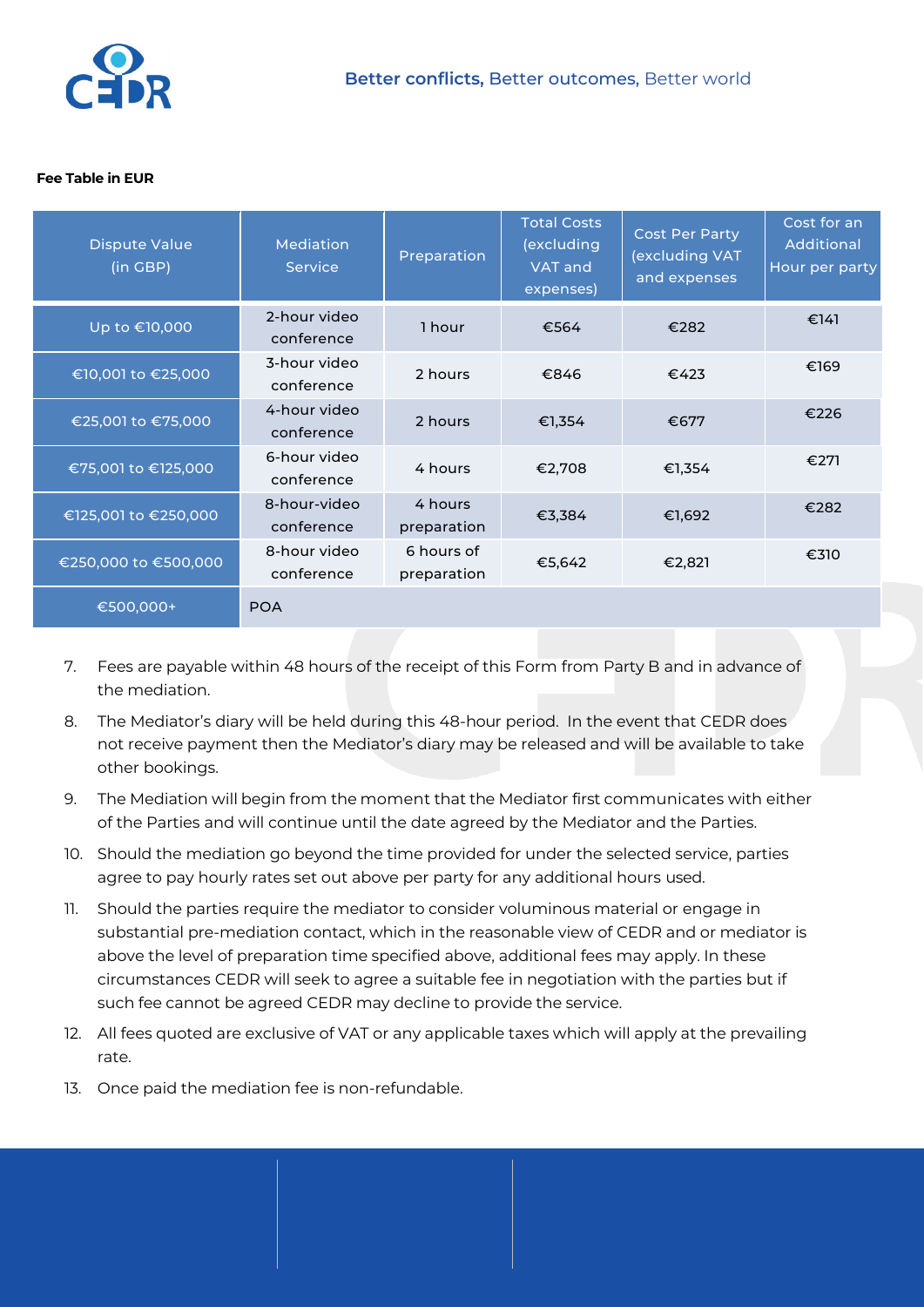In the event that CEDR cannot arrange a Mediation on a reasonable date agreed by the parties for any reason, the contract will not come into existence and CEDR will refund any fees paid to CEDR by Party A and/or Party B. 14.

# **Authority and status**

15. The person agreeing to the Mediation and these Mediation Terms and Conditions on behalf of each Party warrants having authority to bind that Party and all other persons present on that Party's behalf at the Mediation to observe these Mediation Terms and Conditions, and also having authority to bind that Party to the terms of any settlement.

# **Confidentiality and without prejudice status**

- 16. Every person involved in the Mediation:
- (a) will keep confidential all information arising out of or in connection with the Mediation, including but not limited to communications relating to the set-up and scheduling of the Mediation, the discussions had leading up to and at the Mediation, and terms of any settlement, unless otherwise agreed by the Parties in writing but not including the fact that the Mediation is to take place or has taken place or where disclosure is required by law, or to implement or to enforce terms of settlement or to notify their insurers, insurance brokers and/or accountants;
- (b) acknowledges that all such information passing between the Parties, the Mediator and/or CEDR, however communicated, is agreed to be without prejudice to any Party's legal position and may not be produced as evidence or disclosed to any judge, arbitrator or other decision-maker in any legal or other formal process, except where otherwise disclosable in law;
- (c) will not make any attempt to, or make any audio or video recording of any part of the Mediation; and
- (d) will ensure that only those persons notified in writing by a Party to the Mediator and other Party prior to the commencement of any part of the Mediation may be present in the room where that Party's computer is located.
- 17. Where a Party privately discloses to the Mediator or CEDR any information in confidence before, during or after the Mediation, the Mediator or CEDR will not disclose that information to any other Party or person without the consent of the Party disclosing it, except under the circumstances provided in Section 8 of the CEDR Model Mediation Procedure. The Parties agree, however, that the Mediator may disclose such information to CEDR provided that such disclosure is made by the Mediator and received by CEDR in confidence.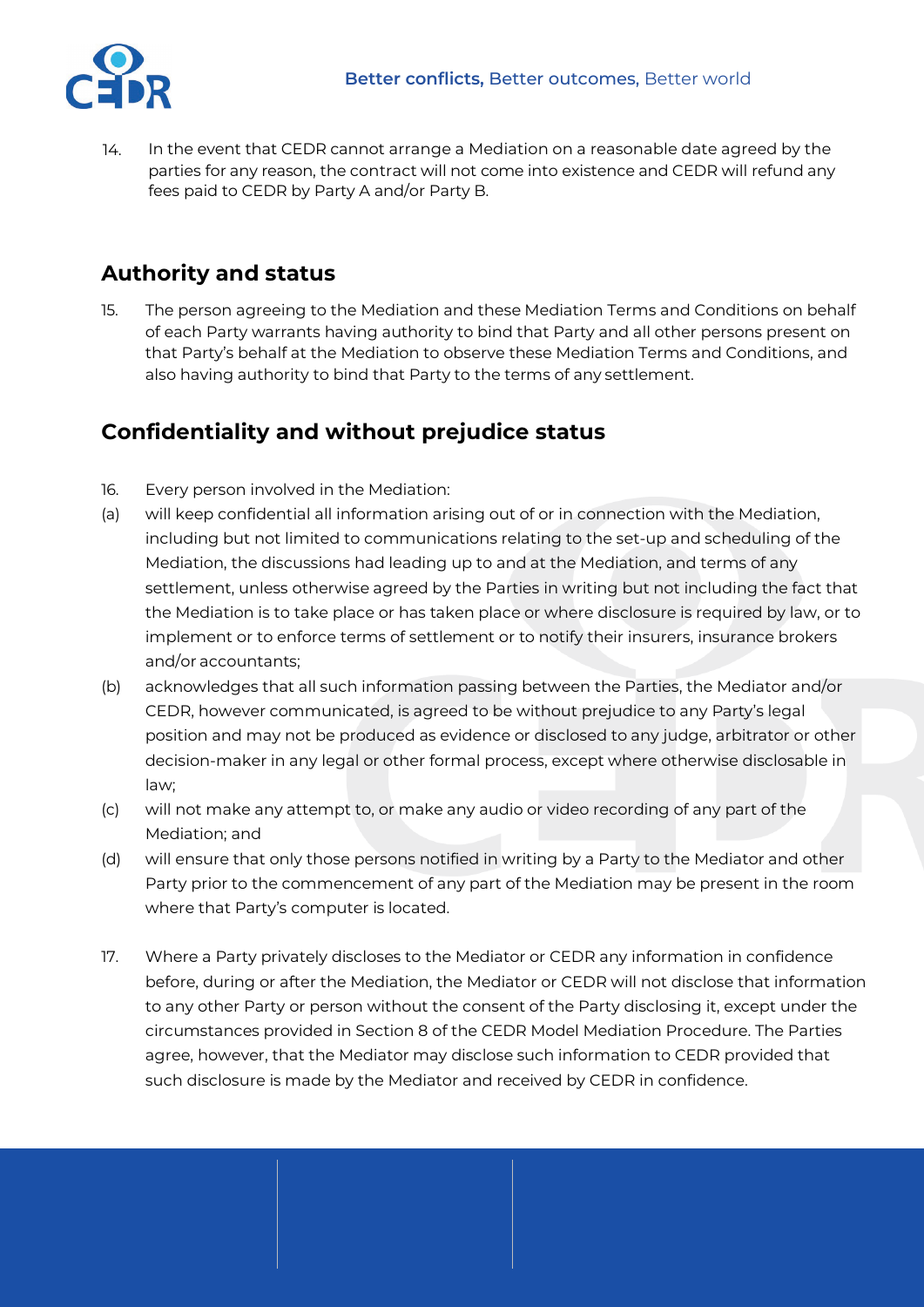

# **Liability**

- 18. Nothing in these Mediation Terms and Conditions shall have the effect of excluding or limiting any liability which cannot be excluded or limited inlaw.
- 19. Party A and Party B, each agree that CEDR:
	- (a) assumes no responsibility for the conduct of the mediation by the Mediator(s) nor the outcome of the Mediation, including any professional judgments contained therein, and CEDR shall not be liable for loss or damage that may arise from the conduct of the mediation or the outcome of theMediation;
	- (b) is not liable for any claim in relation to the suitability of the appointment of any Mediator(s); and
	- (c) excludes, to the maximum extent permitted by law, all representations, warranties, conditions and other terms (including the conditions implied by law and the use of reasonable care and skill which, but for this clause 16, might have effect in relation to these Mediation Terms and Conditions) in respect of the Mediator(s), the Mediation and the outcome of the Mediation.
- 20. Subject to these Mediation Terms and Conditions, in no circumstancesshall CEDR be liable to any other party in contract, tort (including negligence or breach of statutory duty) or otherwise howsoever arising or whatever the cause thereof, for
	- (a) any loss of profit;
	- (b) loss of business;
	- (c) loss of reputation;
	- (d) loss of contracts;
	- (e) loss of revenues or anticipated savings; or
	- (f) any special, indirect or consequential damage of any nature
- 21. The Parties understand that the Mediator and CEDR do not give legal advice and agree that they will not make any claim against the Mediator or CEDR in connection with this Mediation. The Parties will not make an application to call the Mediator or any employee or consultant of CEDR as a witness, nor require them to produce in evidence any records or notes relating to the Mediation, in any litigation, arbitration or other formal process arising out of or in connection with their dispute and the Mediation; nor will the Mediator nor any CEDR employee or consultant act or agree to act as a witness, expert, arbitrator or consultant in any such process. If any Party does make such an application (as listed above), that Party will fully indemnify the Mediator or the employee or consultant of CEDR in respect of any costs any of them incur in resisting and/or responding to such an application, including reimbursement at the Mediator's standard hourly rate for the Mediator's time spent in resisting and/or responding to such an application.
- 22. Subject to these Mediation Terms and Conditions, CEDR's total liability to the other parties

**CEDR Services Ltd** 100 St. Paul's Churchyard London EC4M 8BU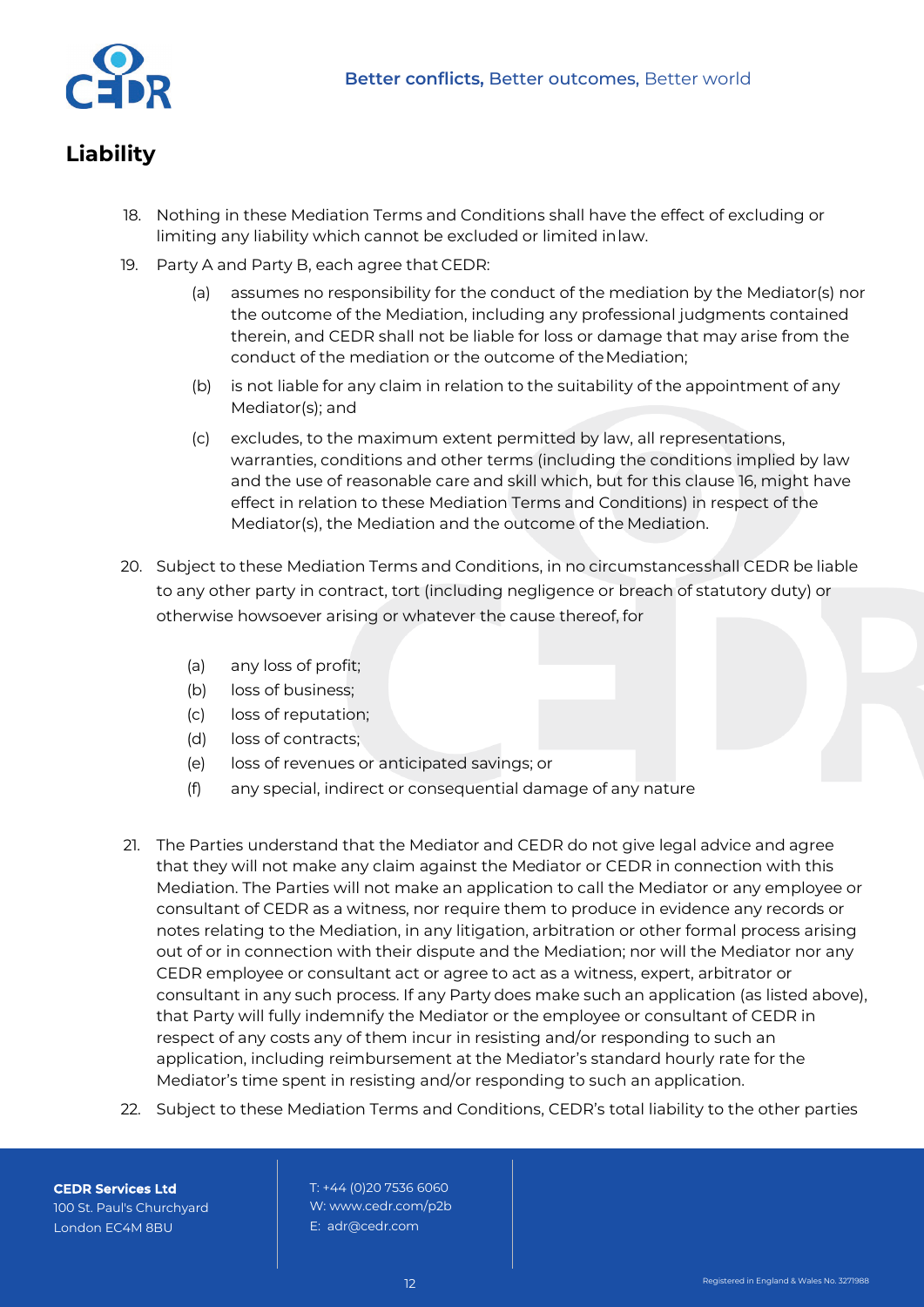

in respect of all losses, costs, claims or expenses arising under or in connection with these Mediation Terms and Conditions, whether in contract, tort (including negligence), breach of statutory duty, or otherwise, shall in no circumstances exceed a sum equal to the total booking fee paid by Party A and Party B to CEDR under or pursuant to these Mediation Terms and Conditions. This clause shall not limit Party A and/or Party B obligation to pay the booking fee or any other mediation fees.

## **Settlement formalities**

23. No terms of settlement reached at the Mediation will be legally binding until set out in writing and signed by or on behalf of each of the Parties.

## **Legal status and effect of the Mediation**

- 24. These Mediation Terms and Conditions are governed by the law of England and Wales and the courts of England and Wales shall have exclusive jurisdiction to decide any matters arising out of or in connection with these Mediation Terms and Conditions and the Mediation.
- 25. The referral of the dispute to the Mediation does not affect any rights that exist under Article 6 of the European Convention of Human Rights, and if their dispute does not settle through the Mediation, the Parties' right to a fair trial remains unaffected.

(Part IV continued on next page, page 14)

**CEDR Services Ltd** 100 St. Paul's Churchyard London EC4M 8BU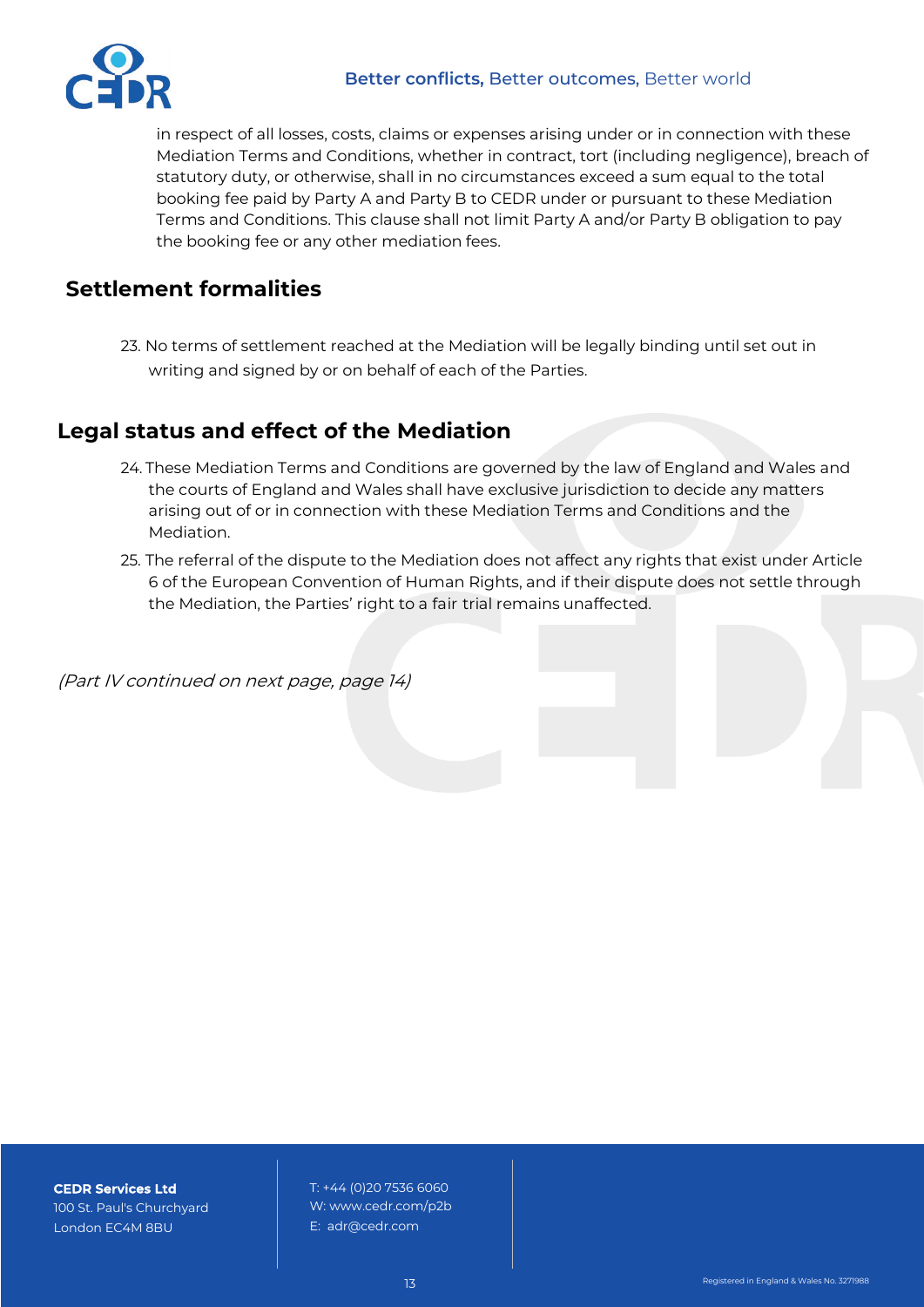

# **Part IV**

#### **Submitting your booking form**

Now please submit your booking form and supporting information (if any) to CEDR: By email:

[adr@cedr.com](mailto:adr@cedr.com?subject=p2b application)

You must arrange for payment of the mediation fee at time of application Quoting party names and P2B as reference.

#### **Payment details**

Cheques: Made payable to CEDR Services Limited

#### **Bank Transfers:**

Account name: CEDR Services Limited Account number: 83092062 Sort code: 20-41-41 IBAN: GB68 BARC 204141830920 62 SWIFTBIC: BARCGB22 Bank address: Barclays Bank PLC, Holborn, London, EC1

(Part V continued on next page, page 15)

**CEDR Services Ltd** 100 St. Paul's Churchyard London EC4M 8BU